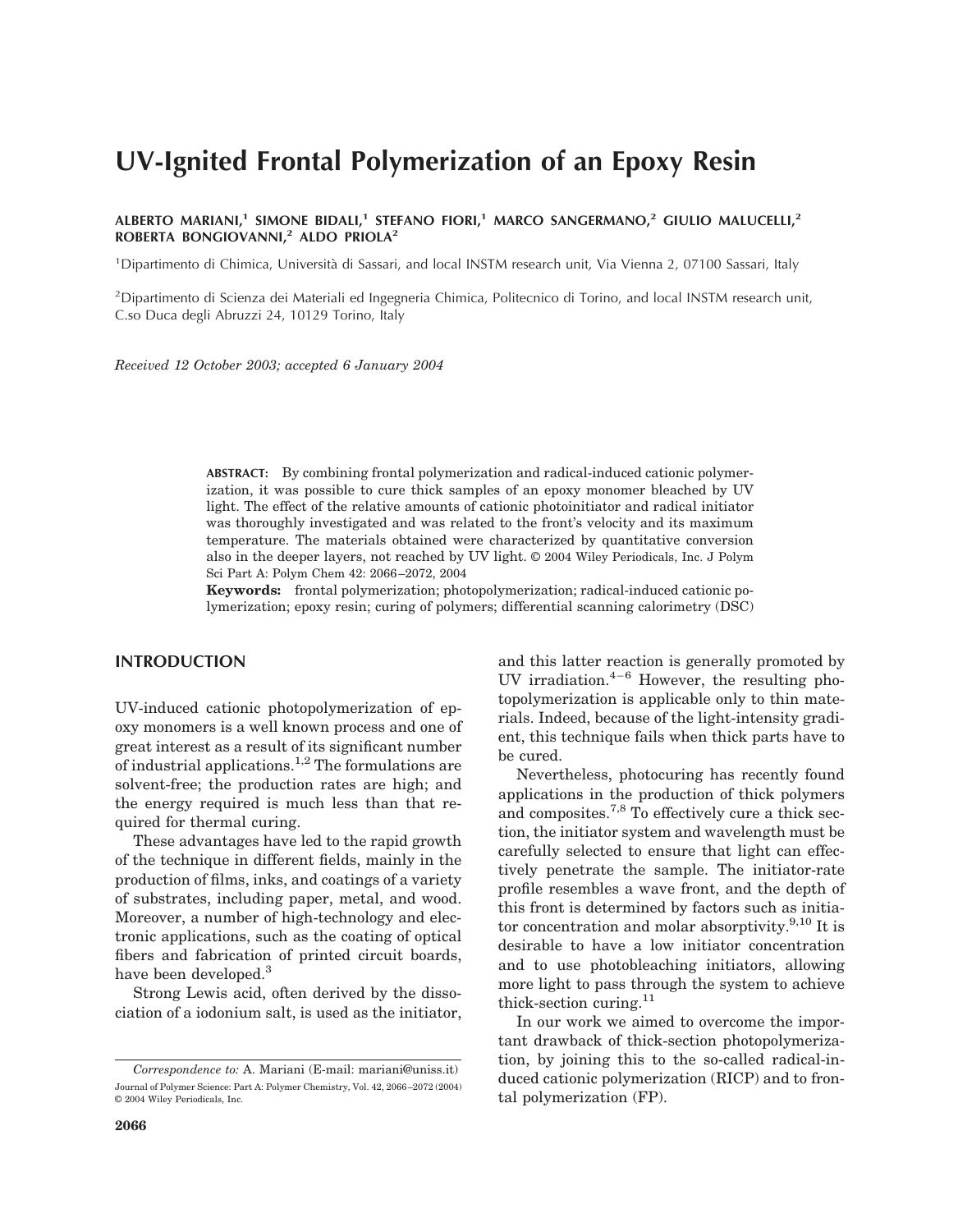In RICP experiments, a iodonium salt is dissociated by reaction with radicals instead of light irradiation. The mechanism involves the initial photoexcitation of the onium salt and then the decay of the resulting excited singlet state with both heterolytic and homolytic cleavages of the C–I or C–S bonds. Thus, free-radical, cation, and cation-radical fragments are simultaneously formed. The cationic species interact with a proton source, usually the monomer (M), to generate the strong Brønsted acid HMtX*n*.

Initiation of polymerization takes place by protonation of the monomer (eq 2), and this is followed by the addition of other monomer molecules, thus resulting in chain growth (eq 3). The aryl radicals interact with monomers via the pathways shown in eq 4 by abstracting a hydrogen atom. In these reactions, secondary radical species are generated.

Redox interaction of these radical species with the diaryliodonium salts gives rise to carbocations and to an unstable diaryliodine radical (eq 5). In a subsequent reaction (eq 6), the diaryliodine radical decays irreversibly to generate an aryl iodide and an aryl-free radical.

The reactions shown in eqs  $1-6$  constitute a free-radical chain reaction in which the diaryliodonium salt photoinitiator is consumed by a nonphotochemical process. Also, carbocations are generated that ultimately initiate cationic polymerization:

$$
\begin{array}{c} h \nu \\ Ar_2I^+MtX_n \overrightarrow{\hspace{1cm}} \longrightarrow \hspace{-3.5cm} [Ar_2I^+MtX_n^-]^{\ddagger} \rightarrow \end{array}
$$

$$
\left\{\n\begin{array}{l}\n\text{ArI}^+ \text{MtX}_n^- + \text{Ar}^* \\
\text{ArI} + \text{Ar}^+ \text{MtX}_n^-\n\end{array}\n\right\} \longrightarrow_{\rightarrow} \text{HMtX}_n \quad (1)
$$

$$
H M t X_n + M \rightarrow H - M^+ M t X_n^-
$$
 (2)

$$
H-M^+MtX_n^- + nM \rightarrow H-(M)_nM^+MtX_n^-
$$
 (3)

$$
M-H + Ar \rightarrow M \cdot + Ar - H \tag{4}
$$

$$
M+ + Ar2I+ MtXn- \rightarrow M+ MtXn- + Ar2I. (5)
$$

$$
Ar_2I \rightarrow Ar \cdot + ArI \tag{6}
$$

From eqs 2–6, it may be concluded that the photochemically induced decomposition of the diaryliodonium salt photoinitiator can be greatly amplified by the redox cycle of eqs  $1-6$ . This results in the very rapid and efficient generation of a large number of initiating cationic species by a nonphotochemical process, $12,13$  thus consuming the monomer in the deeper layers. This mechanism has been widely reported and discussed in the literature. $14-19$ 

In principle, any photochemical source of free radicals can be used to start the aforementioned chain of reactions. It follows that radicals can be obtained also by heating a common radical initiator.

Alternatively, here we propose the use of FP as a way of generating the aforementioned radicals that produce cationic species that polymerize the epoxy monomer in the thicker parts of the sample where the light is not able to penetrate.

FP exploits heat production because of exothermicity of the polymerization reaction itself and its dispersion by thermal conduction. If the amount of dissipated heat is not too great, then a sufficient quantity of energy able to induce the polymerization of the monomer close to the hot zone is provided. The result is the formation of a hot polymerization front capable of self-sustaining and propagating throughout the reactor.<sup>20-36</sup>

The first studies on FP were performed in the former Union of Soviet Socialist Republics on methyl methacrylate that was polymerized under drastic pressure conditions  $(>3000 \text{ atm}).^{20,21}$  Several other vinyl monomers have been polymerized at ambient pressure by Pojman and cowork- $\text{ers.}^{22-25}$  Also, epoxy monomers have been frontally polymerized by reaction with a stoichiometric amount of a curing agent by stepwise-growth kinetics.<sup>26-29</sup>

In recent years, our group has started the investigation on this matter, paying particular attention to the possibility of finding new chemical systems that are able to bring about FP, such as polyurethanes, 30,31 unsaturated polyester res- $\text{ins,}^{32,33}$  polydicyclopentadiene,<sup>34</sup> and its interpenatrating polymer networks with polyacrylates.<sup>35</sup>

As can be evinced by the references previously cited, a significant portion of FP literature has reported that the heat released during radical polymerizations induces the dissociation of initi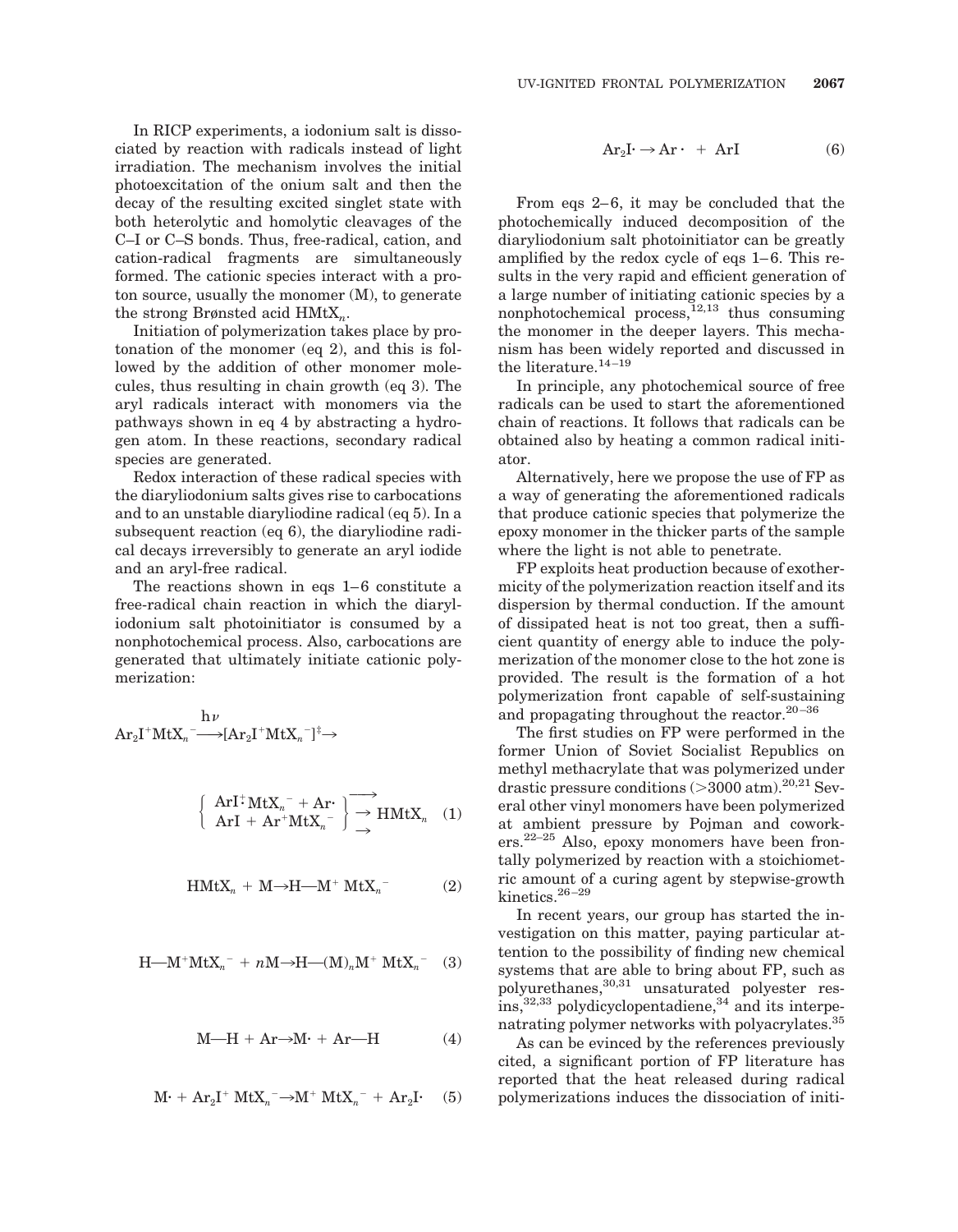ators that start new growing chains, thus allowing the traveling polymerization front to be selfsustaining.

In an analogous way, in this work we took advantage of the heat released during the polymerization of an epoxy monomer for promoting the dissociation of a radical initiator active in the subsequent RICP process that permits FP to occur. In such a way, the aforementioned limit of photopolymerization in the curing of thick materials has been overcome.

## **EXPERIMENTAL**

## **Materials**

3,4-Epoxycyclohexylmethyl-3,4-epoxycyclohexanecarboxylate (CE) was purchased from Dow, dibenzoyl peroxide (BPO) from Fluka, and {4-[(2 hydroxytetradecyl)oxy]phenyl}phenyliodonium hexafluoroantimoniate (HOPH) from Aldrich. All reagents were used as received.

#### **UV-Ignited FP**

All FP trials were carried out by dissolving various amounts of HOPH and BPO in CE (see Results and Discussion). The resulting mixtures were placed in glass tubes (16 mm i.d.), and the reactions were ignited by UV radiations (wavelength: 350 nm) produced by a UV generator EL 2000 instrument purchased from El-tra srl. The optical fiber cable was placed at about 1 cm from the surface of the solution and held in position until a hot propagating front started. The temperature profiles of each run were monitored with a K-type thermocouple, the junction of which was placed at about 1.5 cm from the bottom of the glass tube. The thermocouple was connected to a digital thermometer used for the reading and recording of temperature. The position of the front  $(\pm 0.5 \text{ mm})$  against time was also measured.

# **Polymer Characterization**

Differential scanning calorimetry (DSC) was performed with a Mettler DSC 30 instrument in the range from 0 to 200 °C, with a heating rate of 20 °C/min. For each sample, two thermal scans were collected.

The gel content was determined by measuring the weight decrease after extraction with CHCl<sub>3</sub> for 24 h.

**Table 1.** Preliminary UV-Ignited FP Experiments

|              | <b>RPO</b> | HOPH | Results                |
|--------------|------------|------|------------------------|
| First blank  | No         | No   | No polymerization      |
| Second blank | Yes        | No.  | No polymerization      |
| Third blank  | Nο         | Yes  | Does not sustain front |
| Fourth blank | Yes        | Yes  | FP                     |

The aforementioned analyses were performed on materials taken at about 4 cm from the bleached surface of the sample.

# **RESULTS AND DISCUSSION**

In a first set of experiments, it was found that both the cationic photoinitiator and the thermal radical initiator were simultaneously necessary to obtain UV-ignited FP (see Table 1). First, even in the presence of relatively large amounts of BPO (up to 5 mol  $\%$ ), no polymerization was observed in the absence of HOPH. Second, only surface photopolymerization was noticed in the absence of BPO (for  $0 \leq$  [HOPH]  $\leq$  5 mol %).

In a second set of experiments, the effect of the concentration of the two initiators was explored. First, the runs were performed with variation of the relative concentrations of the two compounds while their molar ratio was kept constant at  $[BPO]/[HOPH] = 1.0$  mol/mol, that is, the minimum amount of BPO needed for FP to be selfsustaining.

Subsequently, the BPO concentration was varied in relation to a constant [HOPH]/[CE] molar ratio  $(=1.0 \text{ mol } \%)$ . The BPO concentration was allowed to range from 0.67 to 3.0 mol %. Below 0.67 mol % FP did not self-sustain, whereas for amounts of initiator above 3.0 mol  $%$  no significant changes in front velocity  $(V_f)$  and its maximum temperature  $(T_{\text{max}})$  were observed.

Figures 1 and 2 display the effect of the concentration of HOPH on  $V_f$  and  $T_{\text{max}}$ , respectively, at  $[HOPH]/[BPO] = 1.0$  mol/mol.

In the considered range (1.0  $\leq$  [HOPH]/[CE]  $\leq$ 3.0 mol %),  $V_f$  values were between 3.2 and 5.0 cm/min, corresponding to an increase of [HOPH]/ [CE] from 1 to 2 mol %, followed by a  $V_f$  decrease.  $T_{\text{max}}$  behaved in a similar way, increasing in the range of photoinitiator between 1 and 1.35 mol % (from 250 to 256 °C) and then decreasing to 232 °C at [HOPH]/[CE] = 3.0 mol %.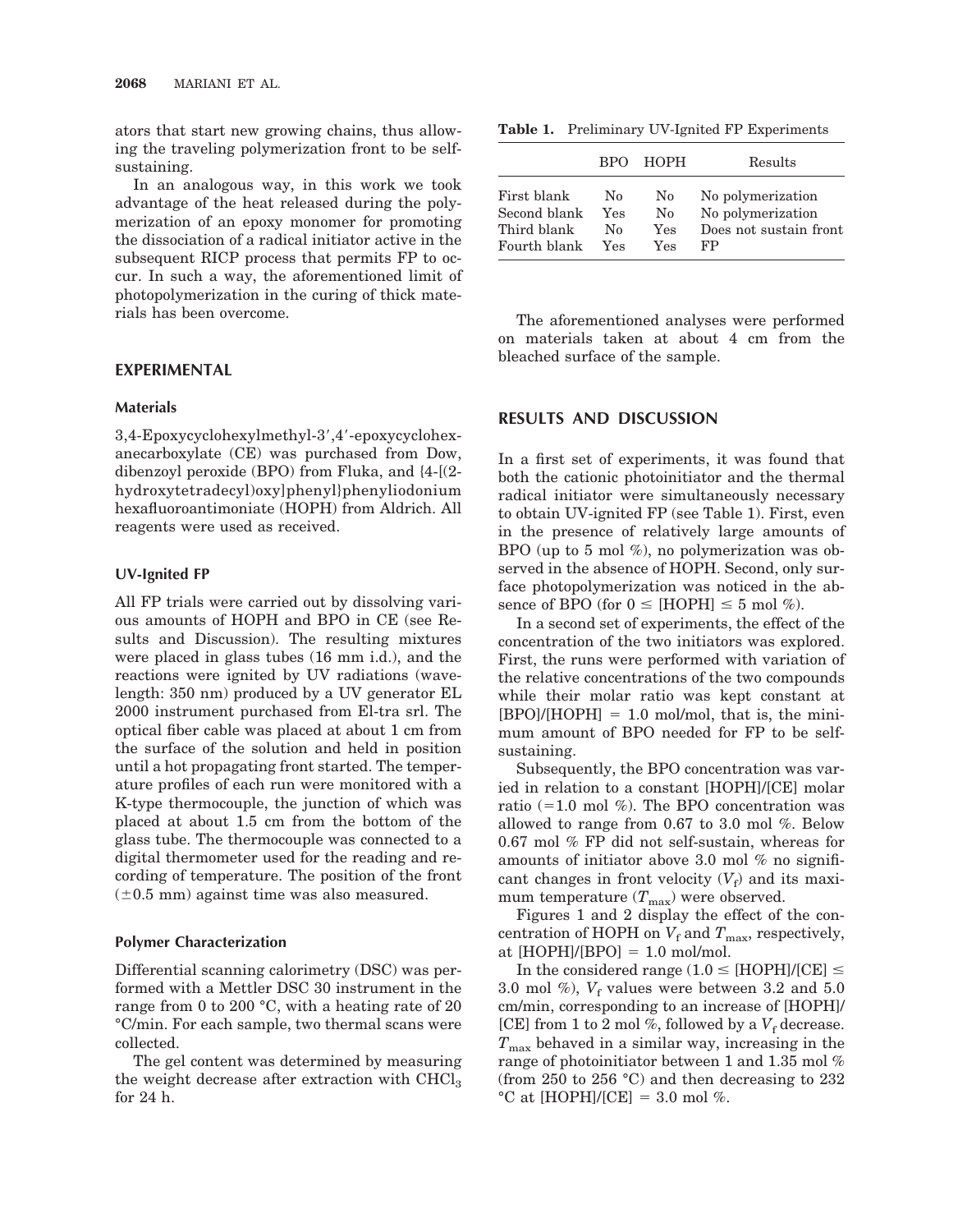

**Figure 1.**  $V_f$  as a function of the [HOPH]/[CE] molar ratio.

Figures 3 and 4 show the trends of  $V_f$  and  $T_{\text{max}}$ as functions of the BPO concentration when the [HOPH]/[CE] ratio was kept constant and equal to 1.0 mol %. In this case,  $V_f$  and  $T_{\text{max}}$  behaved differently.  $V_f$  exhibited a sharp increase from 1 to 6 cm/min when the [BPO]/[CE] ratio was raised from 0.5 to 3.0 mol %. In the same concentration range,  $T_{\rm max}$  decreased from 297 °C to a plateau value placed at about 250 °C.

We investigated thermal properties to compare polymers obtained through FP, with the RICP method, with those prepared by usual cationic photopolymerization, that is, in the absence of radical initiators. DSC measurements were used to check whether the polymerization process was complete.

For the polymer samples obtained in the presence of both the cationic photoinitiator and the thermal radical initiator, only a weak exothermal signal relating to the occurrence of a residual thermal polymerization was evident (Fig. 5).

The hexothermal response completely disappeared when a second thermal scan was per-



**Figure 3.**  $V_f$  as a function of the [BPO]/[CE] molar ratio.

formed on the same sample, and a glass-transition temperature became clearly evident around 100 °C (Fig. 6).

On the contrary, the DSC thermogram (Fig. 7) of the polymer sample obtained only in the presence of HOPH (by the traditional batch cationic photopolymerization method) exhibited a large exothermal peak having a maximum located at about 160 °C, attributable to the large amount of residual polymerization heat. By heating, an increase of network mobility was induced, and the residual acid was able to polymerize the unreacted epoxy groups trapped in the glassy polymer. This peak also disappeared when a second thermal scan was carried out on the same sample.

These data showed that in the presence of HOPH only, low conversion is obtained because while the surface is well cured, in the bulk only small amounts of epoxy groups are reached by UV light. The BPO presence allowed obtained polymers to have a higher conversion degree because of the occurrence of RICP, which enables the production of cationic species also in the deeper layers where light is not able to effectively penetrate.



**Figure 2.**  $T_{\text{max}}$  as a function of the [HOPH]/[CE] molar ratio.



**Figure 4.**  $T_{\text{max}}$  as a function of the [BPO]/[CE] molar ratio.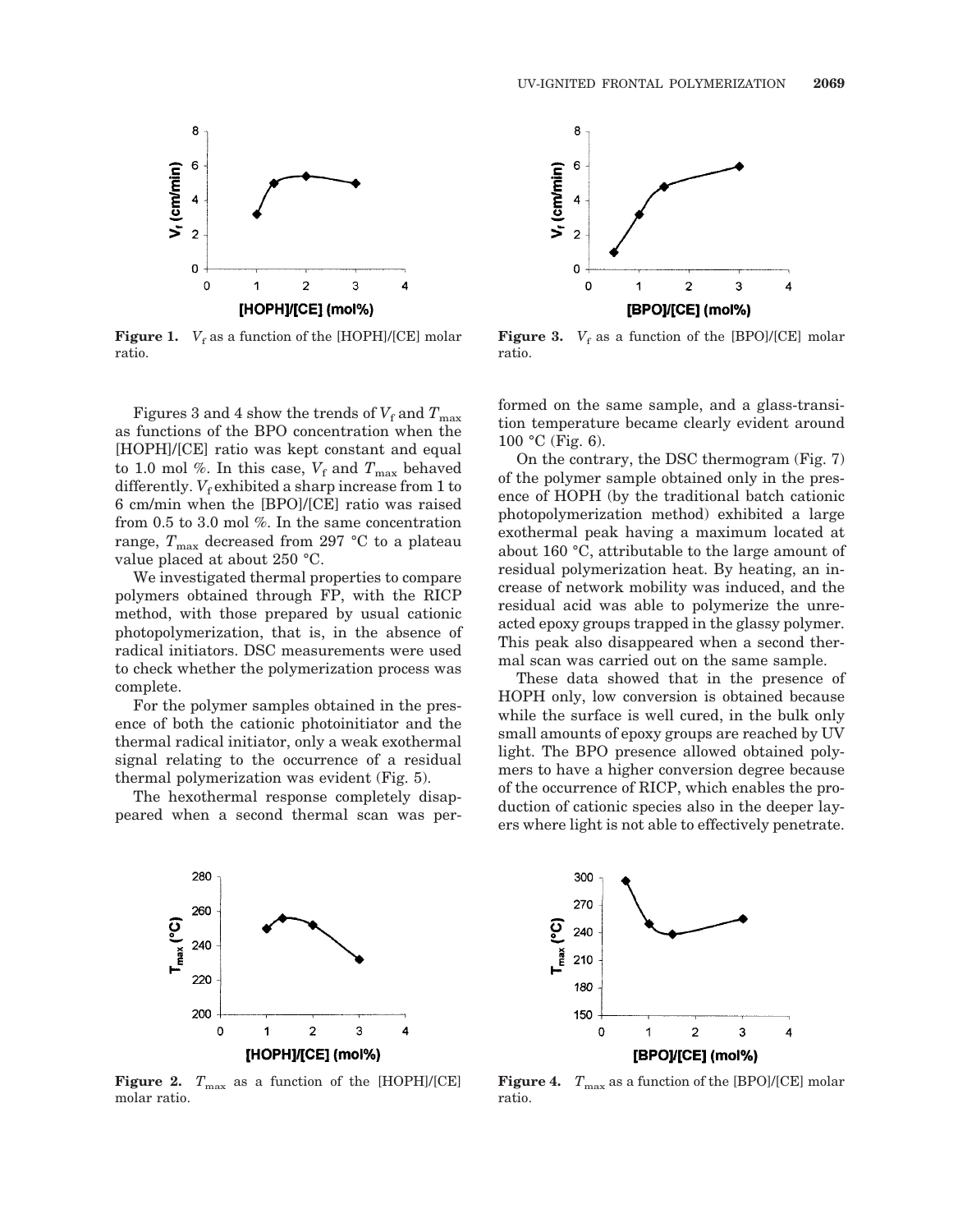

**Figure 5.** DSC thermogram of the photocured polymer in the presence of BPO and HOPH; first scan (sample F1: [HOPH]/[CE] = 1.0 mol %; [HOPH] = [BPO]).

To confirm the DSC data, gel-fraction extraction was performed. The gel content of the polymer obtained in the presence of HOPH only was 65%, whereas in the presence of HOPH and BPO, a result of 98% was reached.

# **CONCLUSIONS**

By combining the FP technique with the UVcuring process, it was possible to overcome the limit of photopolymerization in the cur-



**Figure 6.** DSC thermogram of the photocured polymer in the presence of BPO and HOPH; second scan (sample F1).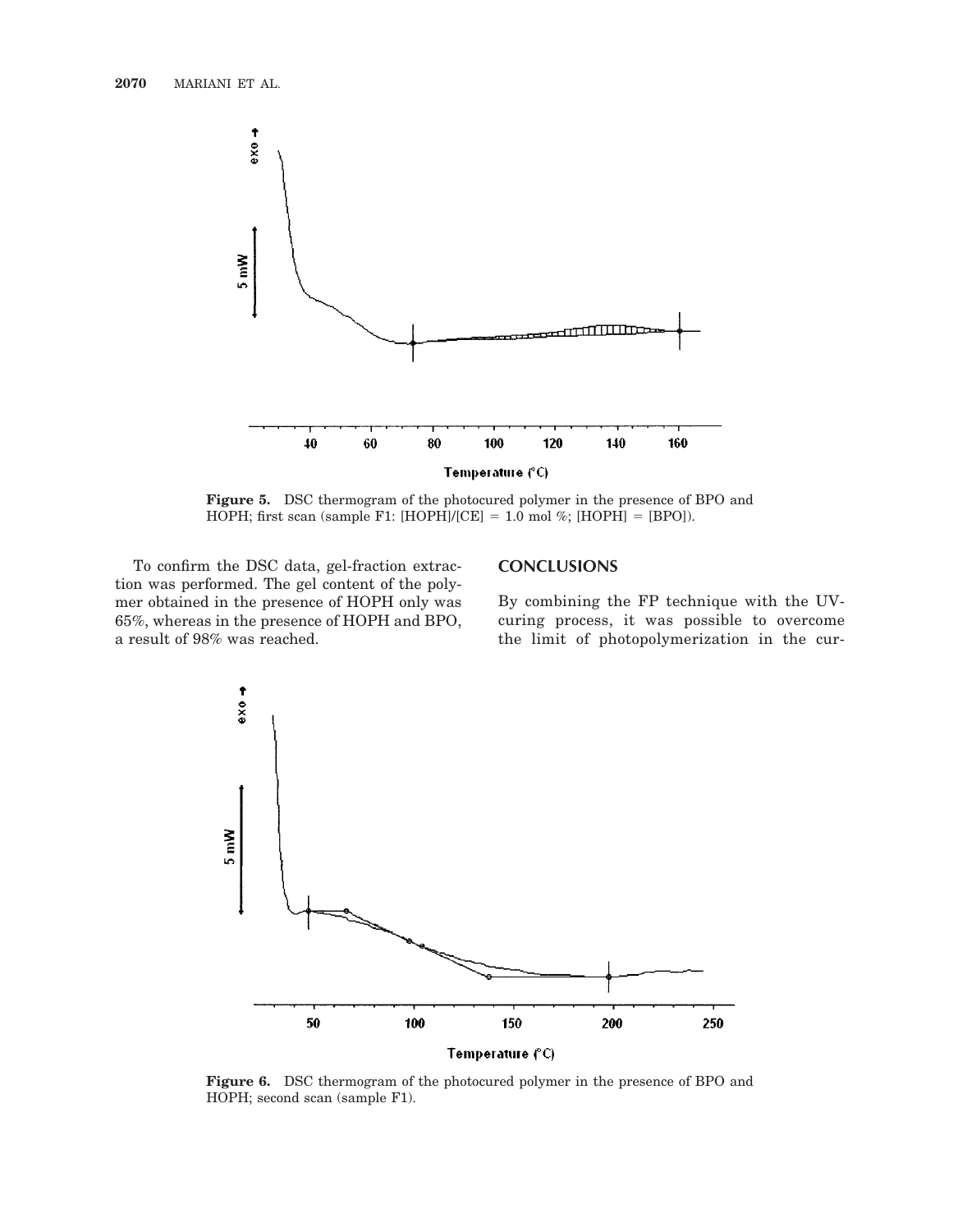

**Figure 7.** DSC thermogram of the photocured polymer obtained only in the presence of HOPH (sample B1: [HOPH]/[CE] = 1.0 mol %).

ing of thick materials, namely, epoxy monomers.

FP starts by the dissociation of a radical initiator promoted by the heat released during surface UV-induced polymerization. The carbon-centered radicals obtained are subsequently oxidized to carbocation by a iodonium salt photoinitiator. The carbocation formed is able to induce cationic polymerization of the thicker layers of the epoxy material.

A proper photoinitiator (HOPH)-radical initiator (BPO) ratio has been defined to obtain a selfsustaining polymerization front. The effect of the presence of a radical initiator was evidenced by DSC analysis, which showed that in the absence of BPO, low epoxy conversion is reached. On the contrary, in the presence of BPO a higher (almost quantitative) epoxy conversion is attained, as confirmed by DSC and the gel content.

This result opens the possibility of using the photopolymerization technique in a much larger number of applications.

# **REFERENCES AND NOTES**

1. Swaraj, P. In Comprehensive Polymer Science; Eastmond, G. C.; Ledwith, A.; Russo, S.; Sigwalt, P., Eds.; Pergamon: Oxford, 1989; Vol. 6, pp 149 – 192.

- 2. Pappas, S. P. In UV Curing Science and Technology; Plenum: New York, 1992; pp 1–3.
- 3. Fouassier, J. P.; Rabek, J. C. In Radiation Curing in Polymer Science and Technology; Fouassier, J. P. Ed.; Elsevier: London, 1993.
- 4. Roffey, C. G. In Photopolymerization of Surface Coatings; Wiley: New York, 1982; 74 –79.
- 5. Crivello, J. V. In Photoinitiators for Free Radical Cationic and Anionic Photopolymerization, 2nd ed.; Wiley: New York, 1998.
- 6. Crivello, J. V.; Ma, J.; Jiang, F. J Polym Sci Part A: Polym Chem 2002, 40, 3465–3480.
- 7. Baikerikar, K. K.; Scranton, A. B. Polymer 2001, 42, 431– 441.
- 8. Baikerikar, K. K.; Scranton, A. B. J Appl Polym Sci 2001, 81, 3449 –3461.
- 9. Terrones, G.; Pearlstein, A. J. Macromolecules 2001, 34, 3195–3204.
- 10. Ivanov, V. V.; Decker, C. Polym Int 2001, 50, 113– 118.
- 11. Miller, G. A.; Gou, L.; Narayanan, V.; Scranton, A. B. J Polym Sci Part A: Polym Chem 2002, 40, 793– 808.
- 12. Rajaraman, S. K.; Mowers, W. A.; Crivello, J. V. J Polym Sci Part A: Polym Chem 1999, 37, 4007– 4018.